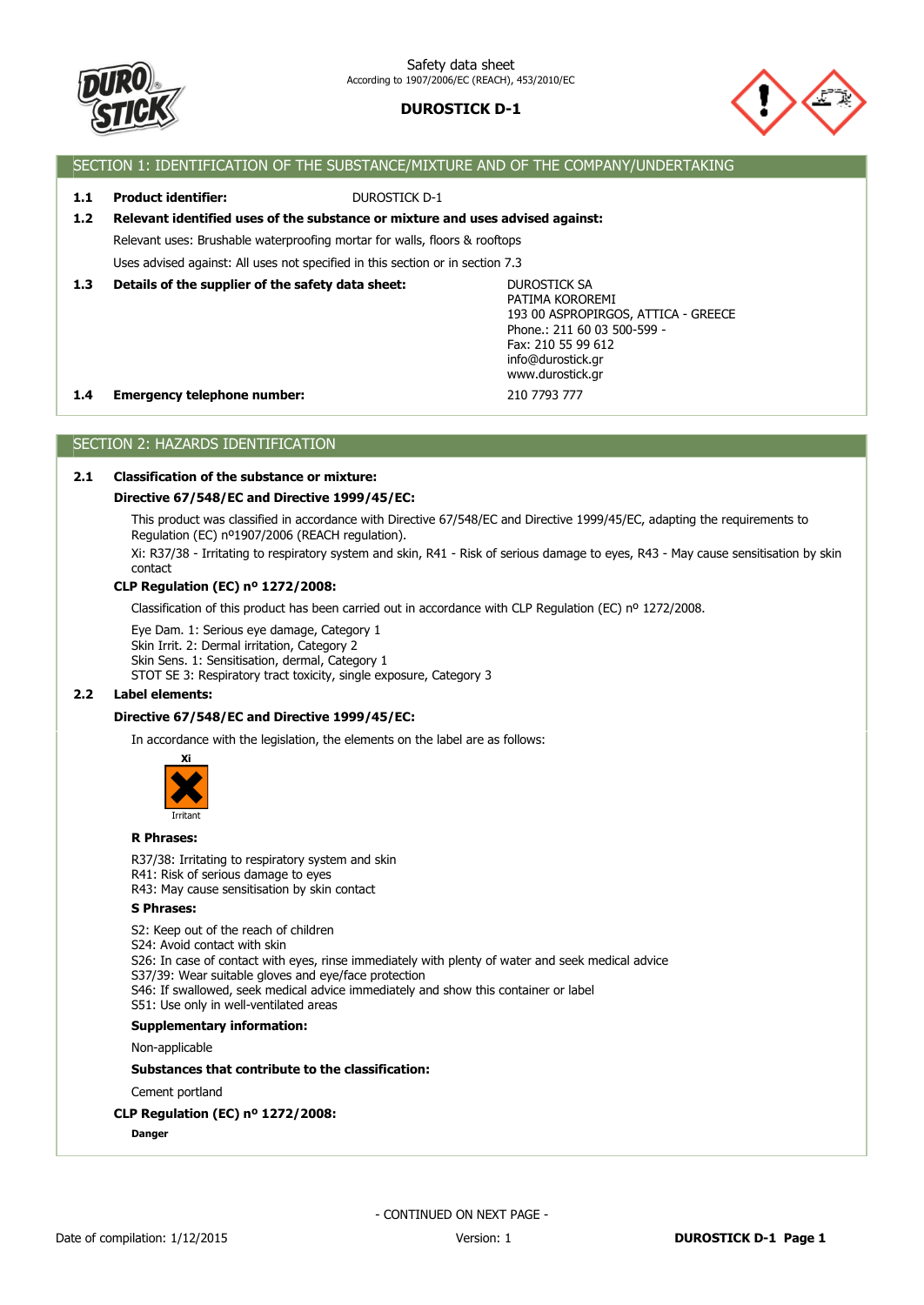



### SECTION 2: HAZARDS IDENTIFICATION (continue)

#### **Hazard indications:**

Eye Dam. 1: H318 - Causes serious eye damage Skin Irrit. 2: H315 - Causes skin irritation Skin Sens. 1: H317 - May cause an allergic skin reaction STOT SE 3: H335 - May cause respiratory irritation

#### **Cautionary advice:**

P101: If medical advice is needed, have product container or label at hand

P102: Keep out of reach of children

P103: Read label before use

P302+P352: IF ON SKIN: Wash with plenty of soap and water

P304+P340: IF INHALED: Remove victim to fresh air and keep at rest in a position comfortable for breathing

P305+P351+P338: IF IN EYES: Rinse cautiously with water for several minutes. Remove contact lenses, if present and easy to do. Continue rinsing

P501: Dispose of the contents/containers in accordance with the current legislation on waste treatment

P261: Avoid breathing dust/fume/gas/mist/vapours/spray.

P280: Wear protective gloves/clothing/eye protection/face protection.

#### **Supplementary information:**

Cement portland **Substances that contribute to the classification** EUH208: Contains Cement portland. May produce an allergic reaction

#### **2.3 Other hazards:**

Non-applicable

#### SECTION 3: COMPOSITION/INFORMATION ON INGREDIENTS

#### **Chemical description:** Mineral aggregate/s

**Components:**

In accordance with Annex II of Regulation (EC) nº1907/2006 (point 3), the product contains:

| <b>Identification</b>                                              |                                                                                            | Chemical name/Classification                                                        |                 | Concentration |  |  |  |
|--------------------------------------------------------------------|--------------------------------------------------------------------------------------------|-------------------------------------------------------------------------------------|-----------------|---------------|--|--|--|
| CAS:<br>65997-15-1                                                 | Cement portland                                                                            |                                                                                     | Self-classified |               |  |  |  |
| EC:<br>266-043-4                                                   | Directive 67/548/EC                                                                        | Xi: R37/38, R41, R43                                                                |                 | $24 - 75%$    |  |  |  |
| Index: 200-043-4<br>REACH: Non-applicable<br>REACH: Non-applicable | Regulation 1272/2008                                                                       | Eye Dam. 1: H318; Skin Irrit. 2: H315; Skin Sens. 1: H317; STOT SE 3: H335 - Danger | へへ              |               |  |  |  |
|                                                                    | To obtain more information on the righ of the qubetances consult sections 0, 11, 12 and 16 |                                                                                     |                 |               |  |  |  |

To obtain more information on the risk of the substances consult sections 8, 11, 12 and 16.

### SECTION 4: FIRST AID MEASURES

#### **4.1 Description of first aid measures:**

The symptoms resulting from intoxication can appear after exposure, therefore, in case of doubt, seek medical attention for direct exposure to the chemical product or persistent discomfort, showing the MSDS of this product.

#### **By inhalation:**

Remove the person affected from the area of exposure, provide with fresh air and keep at rest. In serious cases such as cardiorespiratory failure, artificial resuscitation techniques will be necessary (mouth to mouth resuscitation, cardiac massage, oxygen supply,etc.) requiring immediate medical assistance.

#### **By skin contact:**

Remove contaminated clothing and footwear, rinse skin or shower the person affected if appropriate with plenty of cold water and neutral soap. In serious cases see a doctor. If the product causes burns or freezing, clothing should not be removed as this could worsen the injury caused if it is stuck to the skin. If blisters form on the skin, these should never be burst as this will increase the risk of infection.

#### **By eye contact:**

Rinse eyes thoroughly with luke warm water for at least 15 minutes. Do not allow the person affected to rub or close their eyes. If the injured person uses contact lenses, these should be removed unless they are stuck to the eyes, as this could cause further damage. In all cases, after cleaning, a doctor should be consulted as quickly as possible with the MSDS of the product.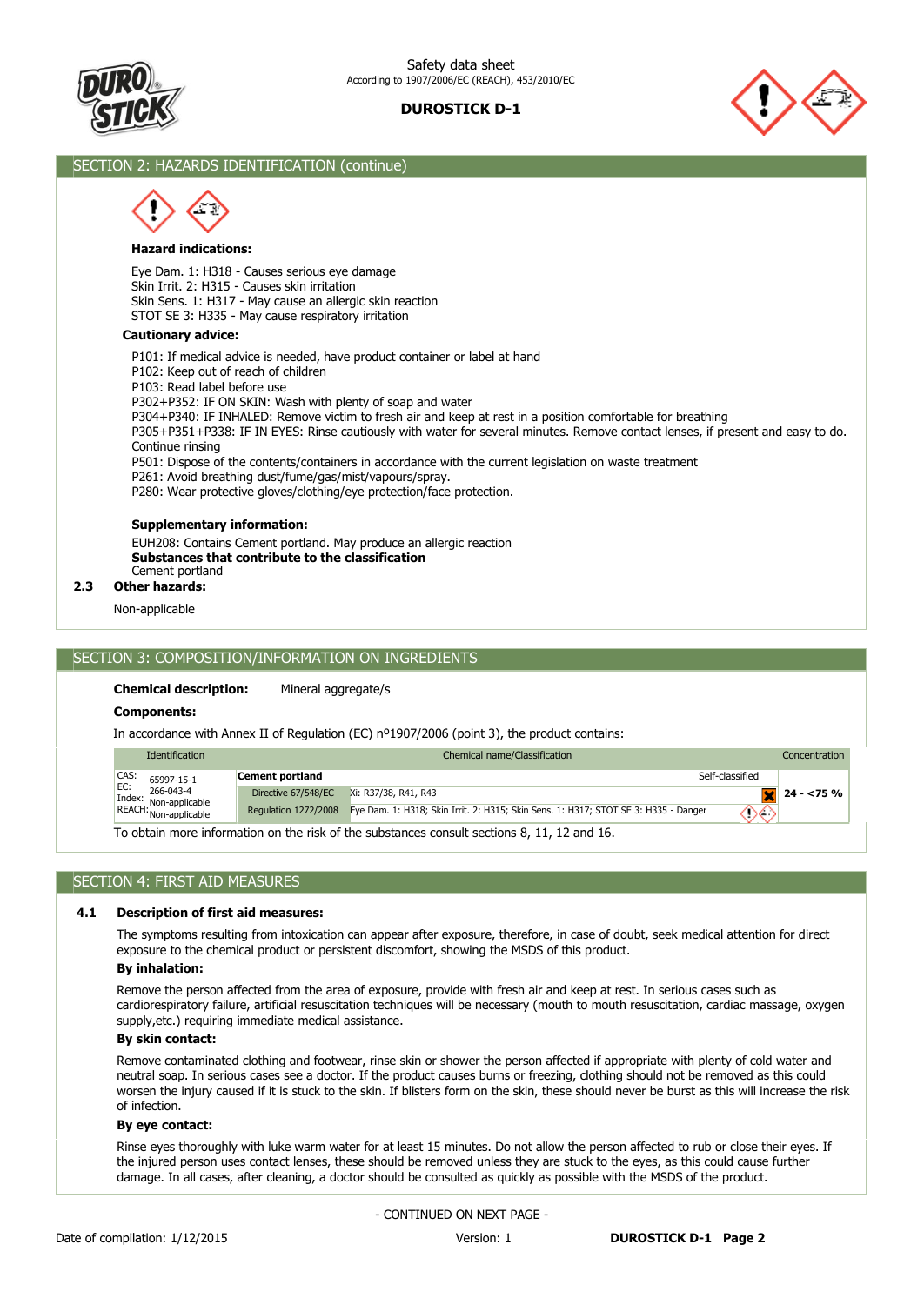



### SECTION 4: FIRST AID MEASURES (continue)

#### **By consumption:**

Do not induce vomiting, but if it does happen keep the head up to avoid inhalation. Keep the person affected at rest. Rinse out the mouth and throat, as they may have been affected during ingestion.

### **4.2 Most important symptoms and effects, both acute and delayed:**

Acute and delayed effects are indicated in sections 2 and 11.

#### **4.3 Indication of any immediate medical attention and special treatment needed:**

Non-applicable

### SECTION 5: FIREFIGHTING MEASURES

#### **5.1 Extinguishing media:**

Product is non-flammable under normal conditions of storage, manipulation and use. In the case of inflammation as a result of improper manipulation, storage or use preferably use polyvalent powder extinguishers (ABC powder), in accordance with the Regulation on fire protection systems. IT IS NOT RECOMMENDED to use tap water as an extinguishing agent.

#### **5.2 Special hazards arising from the substance or mixture:**

As a result of combustion or thermal decomposition reactive subproducts are created that can become highly toxic and, consequently, can present a serious health risk.

#### **5.3 Advice for firefighters:**

Depending on the magnitude of the fire it may be necessary to use full protective clothing and individual respiratory equipment. Minimum emergency facilities and equipment should be available (fire blankets, portable first aid kit,...) in accordance with Directive 89/654/EC.

#### **Additional provisions:**

Act in accordance with the Internal Emergency Plan and the Information Sheets on actions to take after an accident or other emergencies. Destroy any source of ignition. In case of fire, refrigerate the storage containers and tanks for products susceptible to inflamation, explosion or BLEVE as a result of high temperatures. Avoid spillage of the products used to extinguish the fire into an aqueous medium.

#### SECTION 6: ACCIDENTAL RELEASE MEASURES

#### **6.1 Personal precautions, protective equipment and emergency procedures:**

Sweep up and shovel product or other means and place in container for reuse (preferred) or disposal See sections 8 and 13.

#### **6.2 Environmental precautions:**

In accordance with the community legislation for the protection of the environment it is recommended to avoid environmental spillage of both the product and its container.

### **6.3 Methods and material for containment and cleaning up:**

It is recommended:

Sweep up and shovel product or other means and place in container for reuse (preferred) or disposal

#### **6.4 Reference to other sections:**

See sections 8 and 13.

### SECTION 7: HANDLING AND STORAGE

#### **7.1 Precautions for safe handling:**

A.- Precautions for safe manipulation

Use in ventilated areas. Avoid the build up of dust

B.- Technical recommendations for the prevention of fires and explosions

Product is non-flammable under normal conditions of storage, manipulation and use. It is recommended to transfer at slow speeds to avoid the generation of electrostatic charges that can affect flammable products. Consult section 10 for information on conditions and materials that should be avoided.

C.- Technical recommendations to prevent ergonomic and toxicological risks

Do not eat or drink during the process, washing hands afterwards with suitable cleaning products.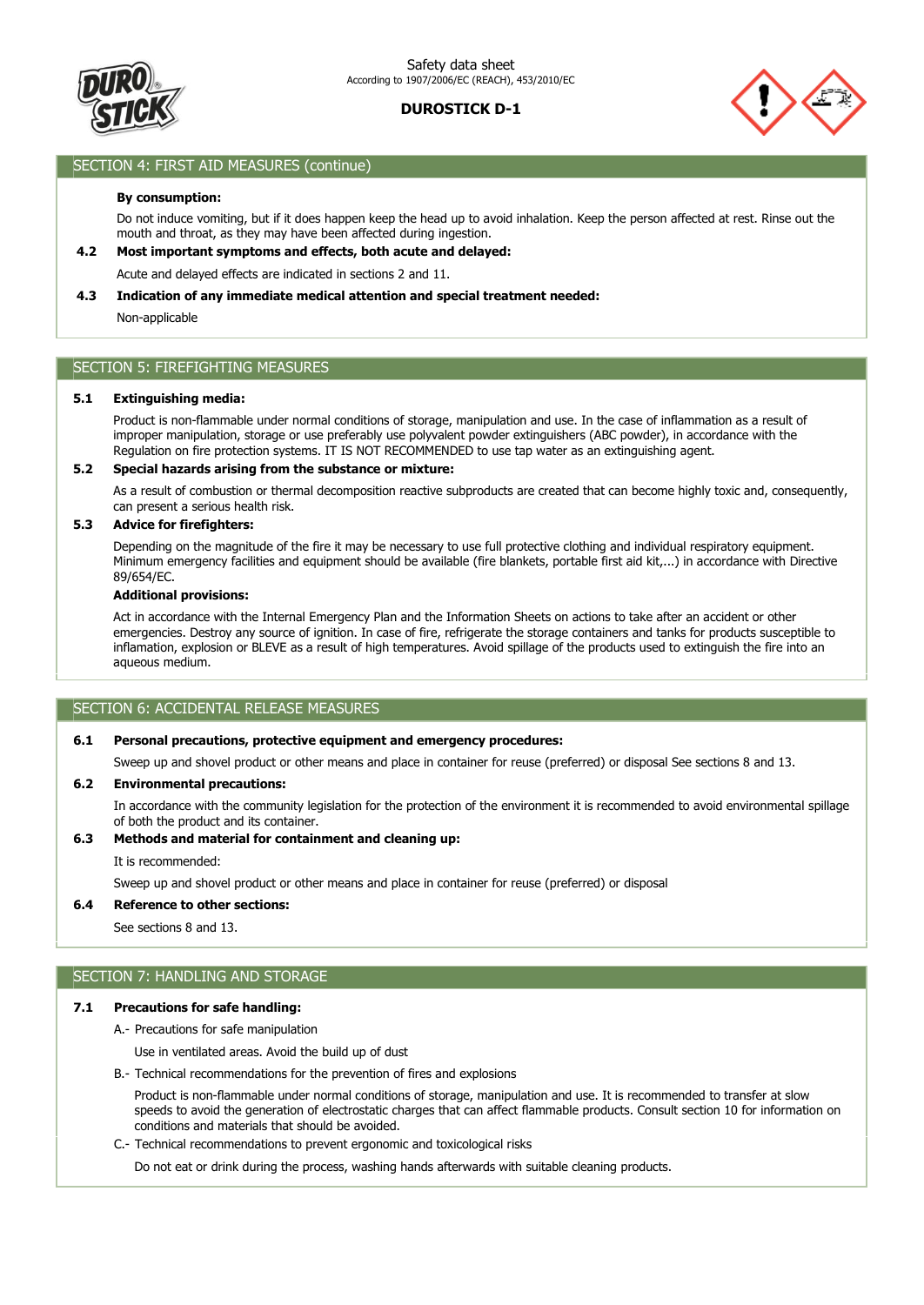



### SECTION 7: HANDLING AND STORAGE (continue)

#### D.- Technical recommendations to prevent environmental risks

In accordance with the community legislation for the protection of the environment it is recommended to avoid environmental spillage of both the product and its container.

#### **7.2 Conditions for safe storage, including any incompatibilities:**

A.- Technical measures for storage

| Minimum Temp.: | 5 OC              |
|----------------|-------------------|
| Maximun Temp.: | 35 <sup>o</sup> C |
| Maximum time:  | 12 Months         |

B.- General conditions for storage

Keep the container tightly sealed and protected from open air and humidity. Avoid sources of heat, radiation, static electricity and contact with food. For additional information see subsection 10.5

#### **7.3 Specific end use(s):**

Except for the instructions already specified it is not necessary to provide any special recommendation regarding the uses of this product.

### SECTION 8: EXPOSURE CONTROLS/PERSONAL PROTECTION

#### **8.1 Control parameters:**

Substances whose occupational exposure limits have to be monitored in the work environment

There are no environmental limits for the substances contained in the product

#### **DNEL (Workers):**

Non-applicable

#### **DNEL (Population):**

Non-applicable

#### **PNEC:**

Non-applicable

#### **8.2 Exposure controls:**

A.- General security and hygiene measures in the work place

In accordance with the order of importance to control professional exposure (Directive 98/24/EC) it is recommended to use localized extraction in the work area as a collective protection measure to avoid exceeding the professional exposure limits. In case of using indivudual protection equipment they should have the ""CE marking"" in accordance with Directive 89/686/EC. For more information on Personal Protection Equipment (storage, use, cleaning, maintenance, class of protection,…) consult the information leaflet provided by the manufacturer. For additional information see subsection 7.1.

All information contained herein is a recommendation which needs some specification from the labour risk prevention services as it is not known whether the company has additional measures at its disposal.

#### B.- Respiratory protection

| LRP Pictogram                                                       | <b>PPE</b>                           | Labelling      | <b>CEN Standard</b> | Remarks                                                                                                                                                                       |
|---------------------------------------------------------------------|--------------------------------------|----------------|---------------------|-------------------------------------------------------------------------------------------------------------------------------------------------------------------------------|
| $\widehat{\mathbf{a}}$<br>Mandatory respiratory<br>tract protection | Filter mask for gases and<br>vapours | <b>CAT III</b> | EN 405:2001+A1:2009 | Replace when there is a taste or smell of the<br>contaminant inside the face mask. If the contaminant<br>comes with warnings it is recommended to use<br>isolation equipment. |

C.- Specific protection for the hands

| LRP Pictogram                              | <b>PPE</b>                 | Labelling | <b>CEN Standard</b>                                           | Remarks                                          |  |  |
|--------------------------------------------|----------------------------|-----------|---------------------------------------------------------------|--------------------------------------------------|--|--|
| $\sqrt{m}$<br>Mandatory hand<br>protection | Chemical protective gloves | $CAT$ .   | EN 374-1:2003<br>EN 374-3:2003/AC:2006<br>EN 420:2003+A1:2009 | Replace the gloves at any sign of deterioration. |  |  |
| D.- Ocular and facial protection           |                            |           |                                                               |                                                  |  |  |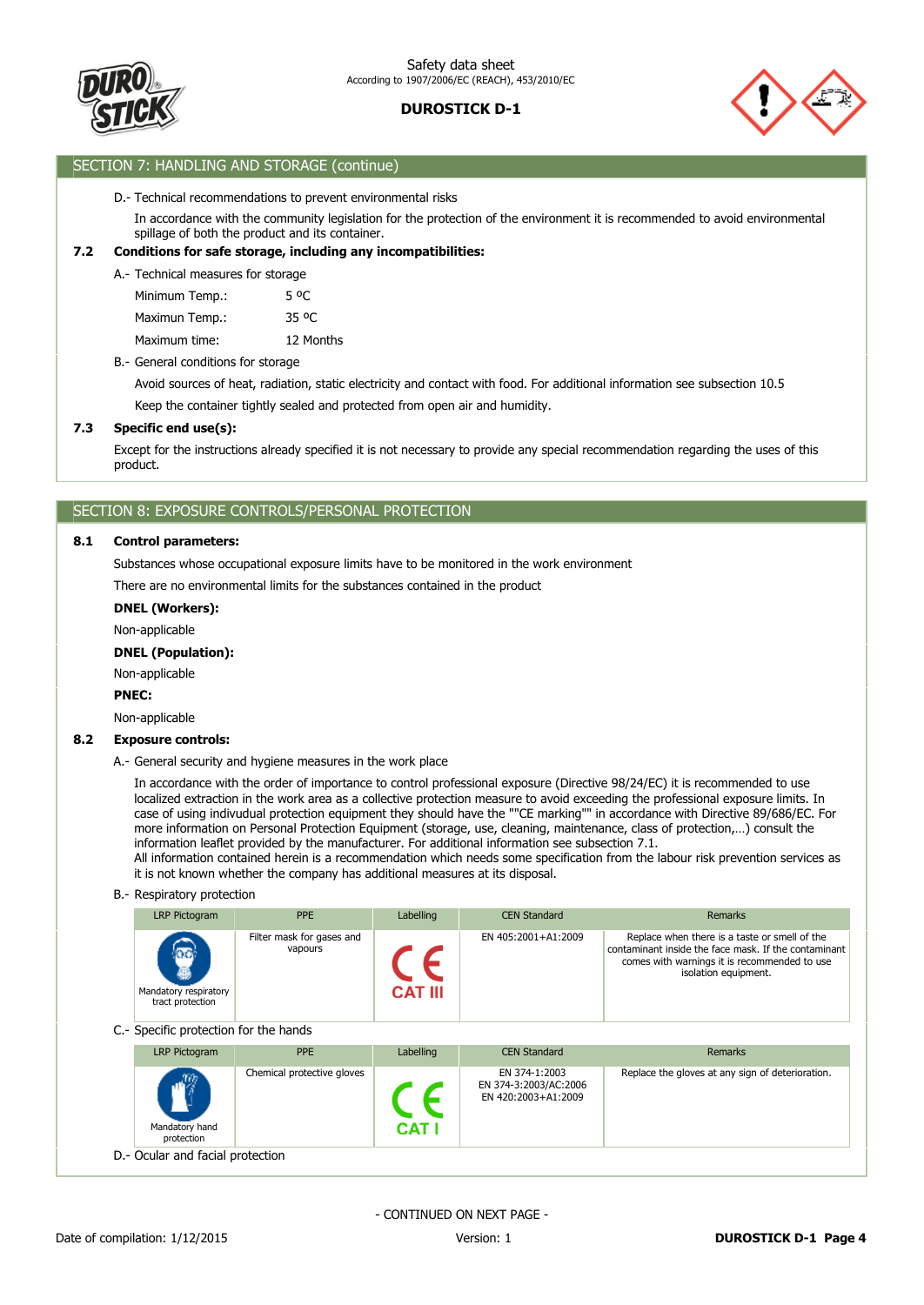



### SECTION 8: EXPOSURE CONTROLS/PERSONAL PROTECTION (continue)

| <b>LRP Pictogram</b>                                      | <b>PPE</b>                                 | Labelling     | <b>CEN Standard</b>                                                      | Remarks                                                                                                                         |
|-----------------------------------------------------------|--------------------------------------------|---------------|--------------------------------------------------------------------------|---------------------------------------------------------------------------------------------------------------------------------|
| $(\mathbf{0},\mathbf{0})$<br>Mandatory face<br>protection | Panoramic glasses against<br>liquid splash | <b>CAT II</b> | EN 166:2001<br>EN 172:1994/A1:2000<br>EN 172:1994/A2:2001<br>EN 165:2005 | Clean daily and disinfect periodically according to the<br>manufacturer's instructions. Use if there is a risk of<br>splashing. |

| LRP Pictogram | <b>PPE</b>           | Labelling     | <b>CEN Standard</b>                            | Remarks                    |
|---------------|----------------------|---------------|------------------------------------------------|----------------------------|
|               | Work clothing        | <b>CAT I</b>  | EN 340:2003                                    | For professional use only. |
|               | Anti-slip work shoes | <b>CAT II</b> | EN ISO 20347:2004/A1:2007<br>EN ISO 20344:2011 | None                       |

#### F.- Additional emergency measures

| Emergency measure | <b>Standards</b> | Emergency measure | <b>Standards</b> |
|-------------------|------------------|-------------------|------------------|
| 衞                 | ANSI Z358-1      | $\frac{1}{2}$     | DIN 12 899       |
| Emergency shower  | ISO 3864-1:2002  | Eyewash stations  | ISO 3864-1:2002  |

#### **Environmental exposure controls:**

In accordance with the community legislation for the protection of the environment it is recommended to avoid environmental spillage of both the product and its container. For additional information see subsection 7.1.D

### **Volatil organic compounds:**

With regard to Directive 1999/13/EC, this product has the following characteristics:

| $V.O.C.$ (Supply):                 | 0 % weight                    |
|------------------------------------|-------------------------------|
| V.O.C. density at 20 $^{\circ}$ C: | 0 kg/m <sup>3</sup> $(0 g/L)$ |
| Average carbon number:             | Non-applicable                |
| Average molecular weight:          | Non-applicable                |

### SECTION 9: PHYSICAL AND CHEMICAL PROPERTIES

### **9.1 Information on basic physical and chemical properties:**

For complete information see the product datasheet.

| Appearance:                            |                  |                                                                                                    |  |
|----------------------------------------|------------------|----------------------------------------------------------------------------------------------------|--|
| Physical state at 20 °C:               | Solid            |                                                                                                    |  |
| Appearance:                            | Granulated       |                                                                                                    |  |
| Color:                                 | Grey             |                                                                                                    |  |
| Odor:                                  | <b>Odourless</b> |                                                                                                    |  |
| <b>Volatility:</b>                     |                  |                                                                                                    |  |
| Boiling point at atmospheric pressure: |                  | Non-applicable *                                                                                   |  |
| Vapour pressure at 20 °C:              |                  | Non-applicable *                                                                                   |  |
| Vapour pressure at 50 °C:              |                  | Non-applicable *                                                                                   |  |
| Evaporation rate at 20 °C:             |                  | Non-applicable *                                                                                   |  |
| <b>Product description:</b>            |                  |                                                                                                    |  |
| Density at 20 °C:                      |                  |                                                                                                    |  |
| Bulk density at 20 °C:                 |                  | $1,10 \pm 0.05$ kg/lt                                                                              |  |
|                                        |                  | *Not relevant due to the nature of the product, not providing information property of its hazards. |  |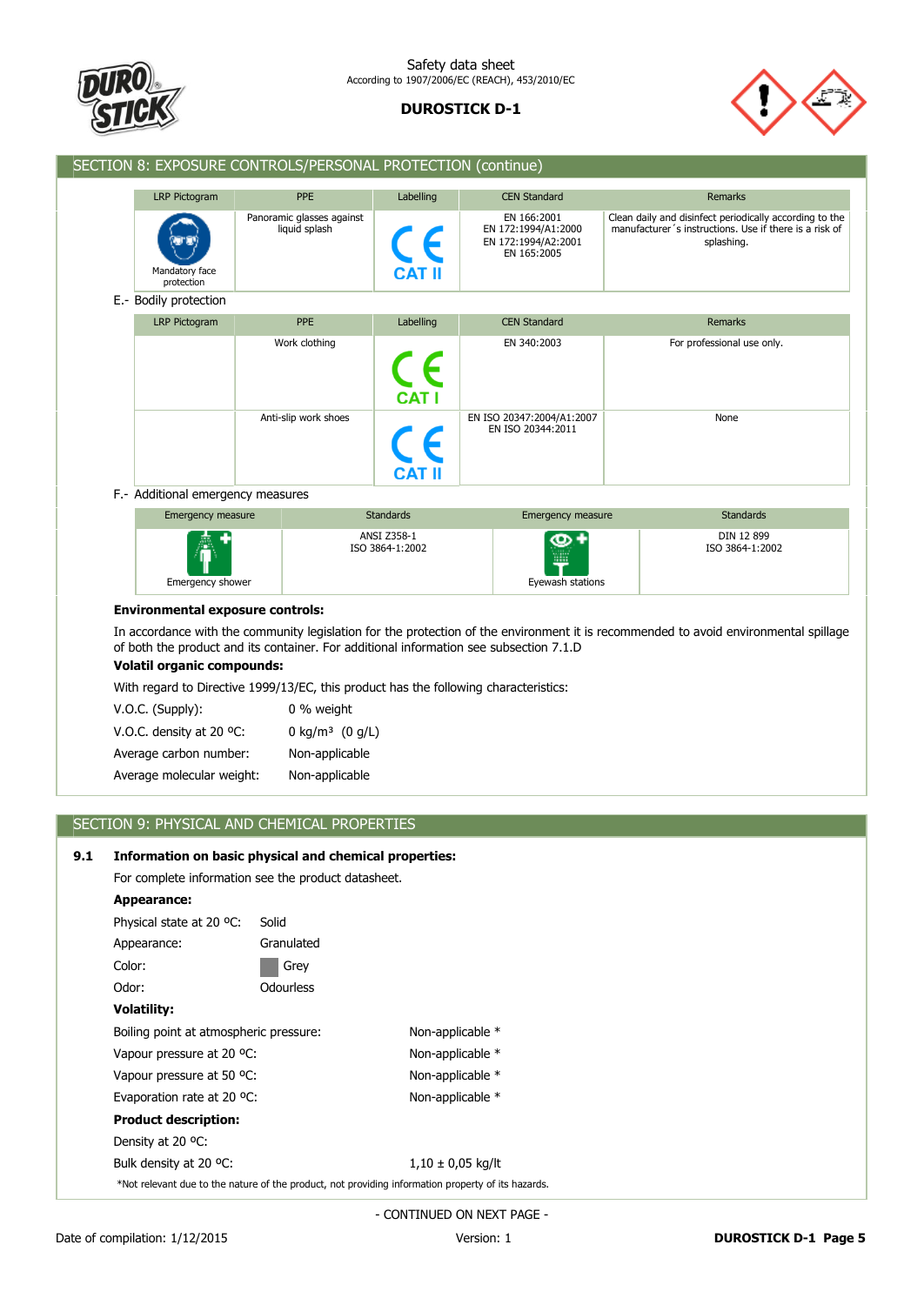



|     | SECTION 9: PHYSICAL AND CHEMICAL PROPERTIES (continue)                                             |                           |  |  |  |  |
|-----|----------------------------------------------------------------------------------------------------|---------------------------|--|--|--|--|
|     | Dynamic viscosity at 20 °C:                                                                        | Non-applicable *          |  |  |  |  |
|     |                                                                                                    |                           |  |  |  |  |
|     | Kinematic viscosity at 20 °C:                                                                      | Non-applicable *          |  |  |  |  |
|     | Kinematic viscosity at 40 °C:                                                                      | Non-applicable *          |  |  |  |  |
|     | Concentration:                                                                                     | Non-applicable *          |  |  |  |  |
|     | pH:                                                                                                | $11 - 11.5$ *             |  |  |  |  |
|     | Vapour density at 20 °C:                                                                           | Non-applicable *          |  |  |  |  |
|     | Partition coefficient n-octanol/water 20 °C:                                                       | Non-applicable *          |  |  |  |  |
|     | Solubility in water at 20 °C:                                                                      | Non-applicable *          |  |  |  |  |
|     | Solubility property:                                                                               | Non-applicable *          |  |  |  |  |
|     | Decomposition temperature:                                                                         | Non-applicable *          |  |  |  |  |
|     | <b>Flammability:</b>                                                                               |                           |  |  |  |  |
|     | Flash Point:                                                                                       | Non Flammable ( $>60$ °C) |  |  |  |  |
|     | Autoignition temperature:                                                                          | Non-applicable *          |  |  |  |  |
|     | Lower flammability limit:                                                                          | Non-applicable *          |  |  |  |  |
|     | Upper flammability limit:                                                                          | Non-applicable *          |  |  |  |  |
| 9.2 | <b>Other information:</b>                                                                          |                           |  |  |  |  |
|     | Surface tension at 20 °C:                                                                          | Non-applicable *          |  |  |  |  |
|     | Refraction index:                                                                                  | Non-applicable *          |  |  |  |  |
|     | *Not relevant due to the nature of the product, not providing information property of its hazards. |                           |  |  |  |  |

| SECTION 10: STABILITY AND REACTIVITY |                                                                                                                    |                  |                         |                       |               |  |  |  |  |
|--------------------------------------|--------------------------------------------------------------------------------------------------------------------|------------------|-------------------------|-----------------------|---------------|--|--|--|--|
| 10.1                                 | <b>Reactivity:</b>                                                                                                 |                  |                         |                       |               |  |  |  |  |
|                                      | No hazardous reactions are expected if the following technical instructions storage of chemicals. See section 7.   |                  |                         |                       |               |  |  |  |  |
| 10.2                                 | <b>Chemical stability:</b>                                                                                         |                  |                         |                       |               |  |  |  |  |
|                                      | Chemically stable under the conditions of storage, handling and use.                                               |                  |                         |                       |               |  |  |  |  |
| 10.3                                 | <b>Possibility of hazardous reactions:</b>                                                                         |                  |                         |                       |               |  |  |  |  |
|                                      | Under the specified conditions, hazardous reactions that lead excessive temperatures or pressure are not expected. |                  |                         |                       |               |  |  |  |  |
| 10.4                                 | <b>Conditions to avoid:</b>                                                                                        |                  |                         |                       |               |  |  |  |  |
|                                      | Applicable for handling and storage at room temperature:                                                           |                  |                         |                       |               |  |  |  |  |
|                                      | Shock and friction                                                                                                 | Contact with air | Increase in temperature | Sunlight              | Humidity      |  |  |  |  |
|                                      | Not applicable<br>Not applicable<br>Not applicable<br>Not applicable<br>Avoid direct impact                        |                  |                         |                       |               |  |  |  |  |
| 10.5                                 | <b>Incompatible materials:</b>                                                                                     |                  |                         |                       |               |  |  |  |  |
|                                      | Acids                                                                                                              | Water            | Combustive materials    | Combustible materials | <b>Others</b> |  |  |  |  |

| <b>Acids</b> | Water                                       | Combustive materials | Combustible materials | Others                      |
|--------------|---------------------------------------------|----------------------|-----------------------|-----------------------------|
| Incompatible | Silicate formation and calcium<br>hydroxide | Not applicable       | Not applicable        | Base metal salts (Al, NH4,) |

### **10.6 Hazardous decomposition products:**

See subsection 10.3, 10.4 and 10.5 to find out the specific decomposition products. Depending on the decomposition conditions, complex mixtures of chemical substances can be released: carbon dioxide (CO2), carbon monoxide and other organic compounds.

### SECTION 11: TOXICOLOGICAL INFORMATION

#### **11.1 Information on toxicological effects:**

No experimental information is available on the product itself in relation to the toxicological properties. When performing the danger classification on corrosive or irritant effects the recommendations included in section 3.2.5 of Annex VI of Directive 67/548/EC, in paragraphs b) and c) of section 3 of article 6 of Directive 1999/45/EC and in section 3.2.3.3.5. of Annex I of CLP Regulation were taken into account.

#### **Dangerous health implications:**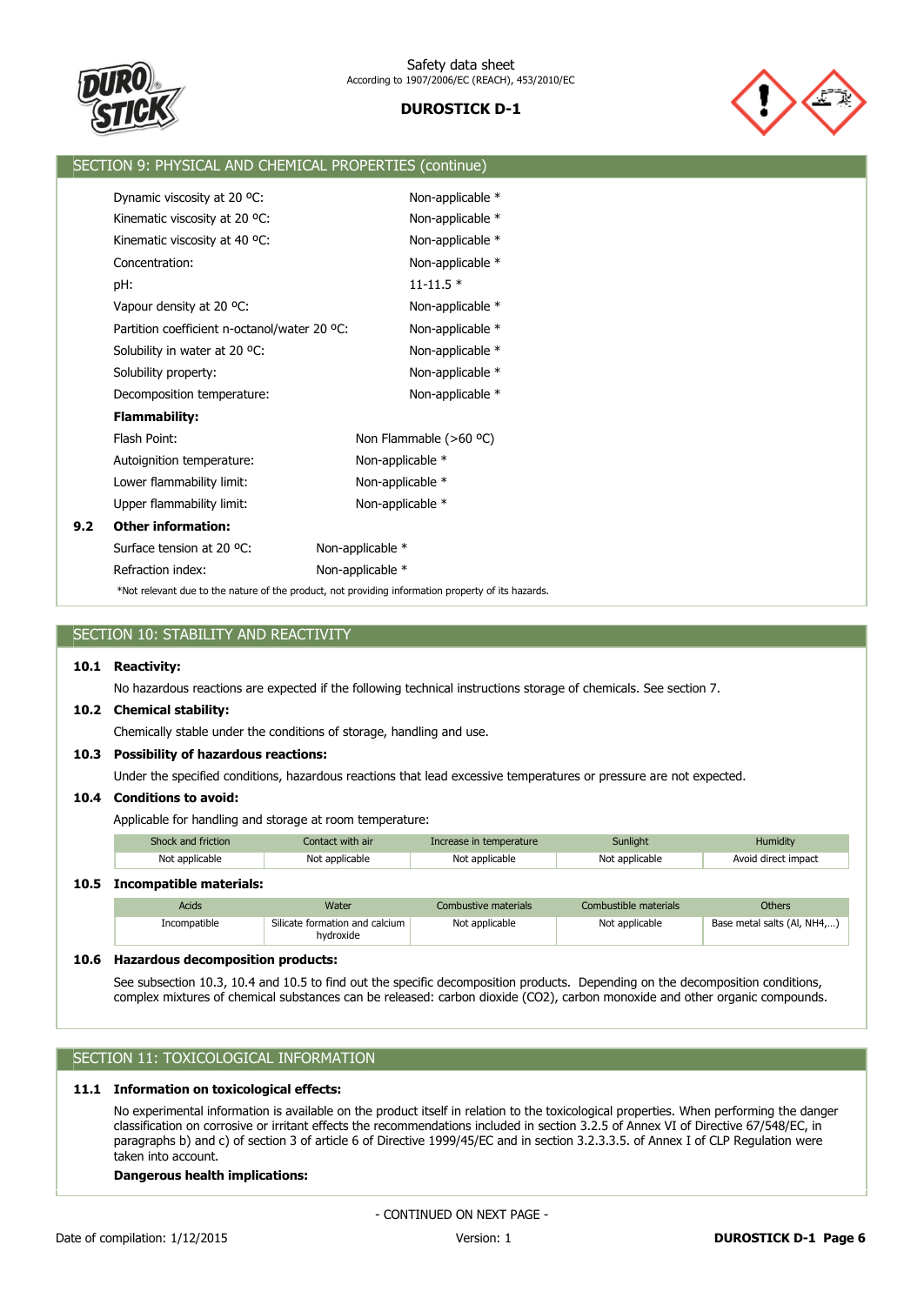



### SECTION 11: TOXICOLOGICAL INFORMATION (continue)

In case of exposure that is repetitive, prolonged or at concentrations higher than recommended by the occupational exposure limits, it may result in adverse effects on health depending on the means of exposure:

A.- Ingestion:

Based on available data, the classification criteria are not met, as it does not contain substances classified as dangerous for consumption. For more information see section 3.

B- Inhalation:

Causes irritation in respiratory passages, which is normally reversible and limited to the upper respiratory passages.

C- Contact with the skin and the eyes:

Produces serious eye damage after contact.

D- CMR effects (carcinogenicity, mutagenicity and toxicity to reproduction):

Based on available data, the classification criteria are not met, as it does not contain substances classified as dangerous for the effects mentioned. For more information see section 3.

E- Sensitizing effects:

Prolonged contact with the skin can result in episodes of allergic contact dermatitis.

F- Specific target organ toxicity (STOT)-time exposure:

Based on available data, the classification criteria are not met, as it does not contain substances classified as dangerous for this effect. For more information see section 3.

G- Specific target organ toxicity (STOT)-repeated exposure:

Based on available data, the classification criteria are not met, as it does not contain substances classified as dangerous for this effect. For more information see section 3.

H- Aspiration hazard:

Based on available data, the classification criteria are not met, as it does not contain substances classified as dangerous for this effect. For more information see section 3.

#### **Other information:**

Non-applicable

#### **Specific toxicology information on the substances:**

Not available

### SECTION 12: ECOLOGICAL INFORMATION

The experimental information related to the ecotoxicological properties of the mixture itself is not available

#### **12.1 Toxicity:**

Not available

**12.2 Persistence and degradability:**

Not available

#### **12.3 Bioaccumulative potential:**

Not available

Not available **12.4 Mobility in soil:**

Non-applicable **12.5 Results of PBT and vPvB assessment:**

**12.6 Other adverse effects:**

Not described

### SECTION 13: DISPOSAL CONSIDERATIONS

#### **13.1 Waste treatment methods:**

| Code      | <b>Description</b>                                                                     | Waste class (Directive 2008/98/EC) |
|-----------|----------------------------------------------------------------------------------------|------------------------------------|
| 08 04 09* | Waste adhesives and sealants containing organic solvents or other dangerous substances | Dangerous                          |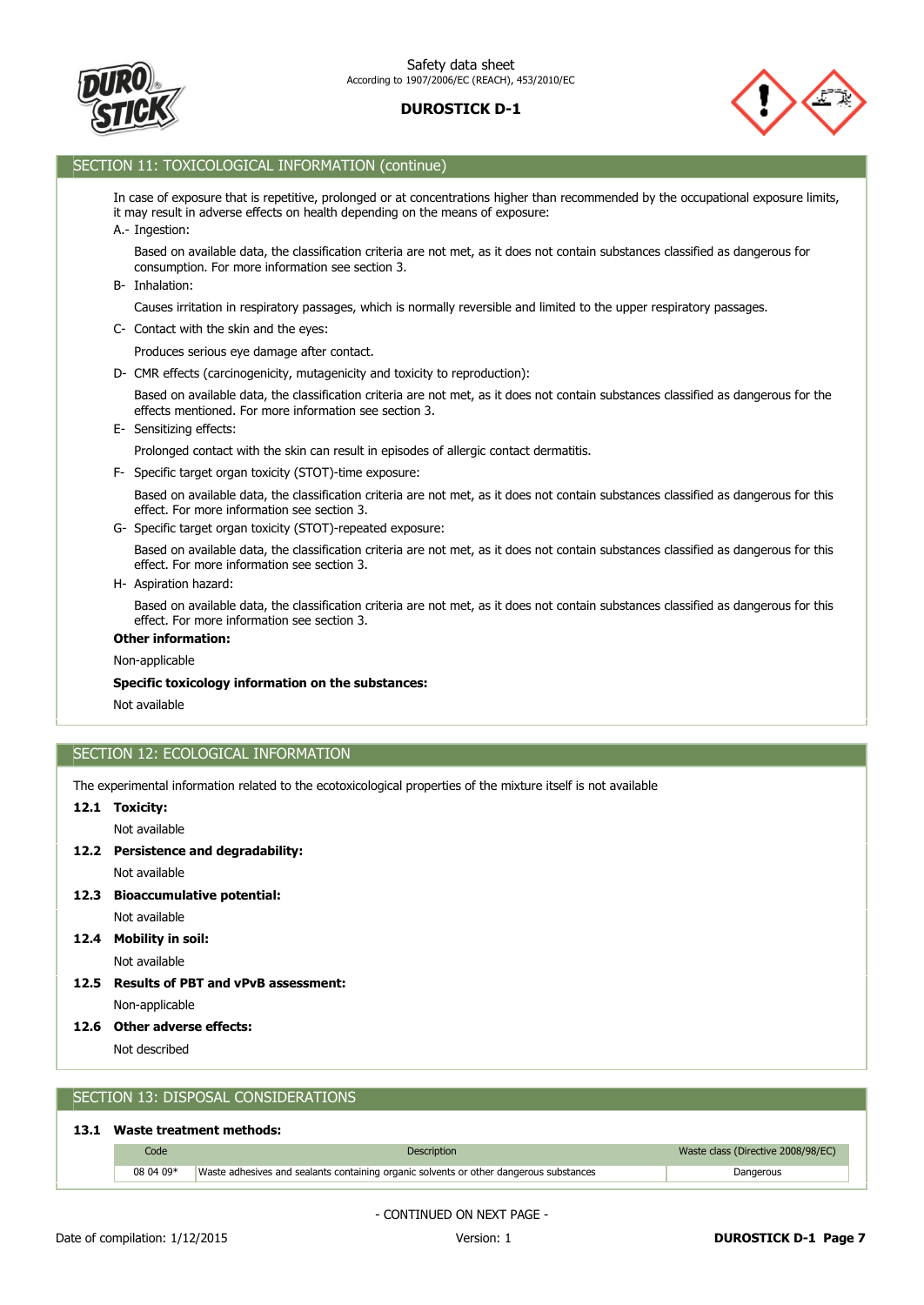



### SECTION 13: DISPOSAL CONSIDERATIONS (continue)

#### **Waste management (disposal and evaluation):**

Consult the authorized waste service manager on the assessment and disposal operations in accordance with Annex 1 and Annex 2 (Directive 2008/98/EC). As under 15 01 (2000/532/EC) of the code and in case the container has been in direct contact with the product, it will be processed the same way as the actual product. Otherwise, it will be processed as non-dangerous residue. We do not recommended disposal down the drain. See paragraph 6.2.

#### **Regulations related to waste management:**

In accordance with Annex II of Regulation (EC) nº1907/2006 (REACH) the community or state provisions related to waste management are stated

Community legislation: Directive 2008/98/EC, 2000/532/EC: Commission Decision of 3 May 2000

#### SECTION 14: TRANSPORT INFORMATION

This product is not regulated for transport (ADR/RID,IMDG,IATA)

### SECTION 15: REGULATORY INFORMATION

#### **15.1 Safety, health and environmental regulations/legislation specific for the substance or mixture:**

Candidate substances for authorisation under the Regulation (EC) 1907/2006 (REACH): Non-applicable

Regulation (EC) 1005/2009, about substances that deplete the ozone layer: Non-applicable

Active substances for which a decision of non-inclusion onto Annex I (Regulation (EU) No 528/2012): Non-applicable

Regulation (EC) 649/2012, in relation to the import and export of hazardous chemical products: Non-applicable

# **Limitations to commercialisation and the use of certain dangerous substances and mixtures (Annex XVII, REACH):**

Non-applicable

#### **Specific provisions in terms of protecting people or the environment:**

It is recommended to use the information included in this safety data sheet as data used in a risk evaluation of the local circumstances in order to establish the necessary risk prevention measures for the manipulation, use, storage and disposal of this product.

#### **Other legislation:**

Non-applicable

#### **15.2 Chemical safety assessment:**

The supplier has not carried out evaluation of chemical safety.

### SECTION 16: OTHER INFORMATION

#### **Legislation related to safety data sheets:**

This safety data sheet has been designed in accordance with ANNEX II-Guide to the compilation of safety data sheets of Regulation (EC) Nº 1907/2006 (Regulation (EC) Nº 453/2010)

Non-applicable **Modifications related to the previous security card which concerns the ways of managing risks. :**

## **Text of R-phrases considered in section 3:**

### **Directive 67/548/EC and Directive 1999/45/EC:**

R37/38: Irritating to respiratory system and skin

- R41: Risk of serious damage to eyes
- R43: May cause sensitisation by skin contact

#### **CLP Regulation (EC) nº 1272/2008:**

Eye Dam. 1: H318 - Causes serious eye damage

Skin Irrit. 2: H315 - Causes skin irritation

Skin Sens. 1: H317 - May cause an allergic skin reaction

STOT SE 3: H335 - May cause respiratory irritation

#### **Advice related to training:**

Minimal training is recommended to prevent industrial risks for staff using this product, in order to facilitate their comprehension and interpretation of this safety data sheet, as well as the label on the product.

#### **Principal bibliographical sources:**